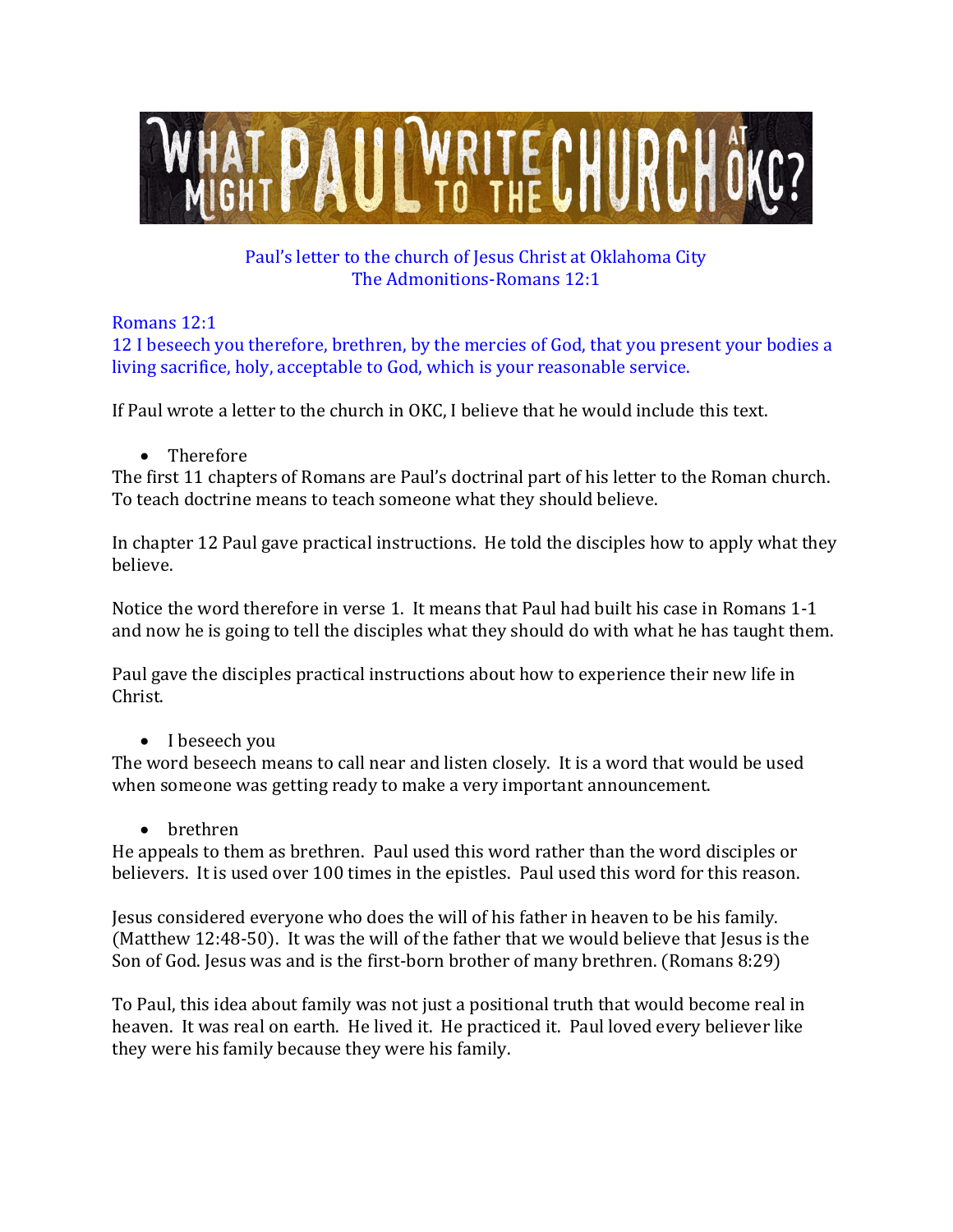To the early church, this idea about family was not just a positional truth that would become real in heaven.

Acts 2:42-47

42 And they continued steadfastly in the apostles' doctrine and fellowship, in the breaking of bread, and in prayers. 43 Then fear came upon every soul, and many wonders and signs were done through the apostles. 44 Now all who believed were together, and had all things in common, 45 and sold their possessions and goods, and divided them among all, as anyone had need.

46 So continuing daily with one accord in the temple, and breaking bread from house to house, they ate their food with gladness and simplicity of heart, 47 praising God and having favor with all the people. And the Lord added to the church daily those who were being saved.

**NKIV** 

They lived it. They practiced it. They loved every believer like they were their family because they were their family.

It was this truth about family that motivated the first church in Acts to be devoted to fellowship with one another. (Acts 2:42)

It was this truth about family that motivated the first church in Acts to be devoted to breaking bread with one another.

It was this truth that motivated the first church in Acts to be devoted to prayer with one another.

It was this truth that motivated the first church in Acts to sale their possessions to meet one another's needs.

It was this truth that motivated the first church in Acts to meet daily in the temple to hear the apostle's doctrine.

It was this truth that motivated the first church in Acts to meet daily in homes throughout Jerusalem.

They were family. Families love one another.

Paul loved every believer like they were his family because they were his family.

• by the mercies of God

By the mercies of God described Paul's motivation and should be the motivation for these disciples to follow the instructions they are about to receive.

Instead of motivating them to obey with a promise of prosperity, Paul motivated them to follow his instructions by recalling the merciful blessings they had already received in Jesus. He had reviewed these blessings in Romans 1-11.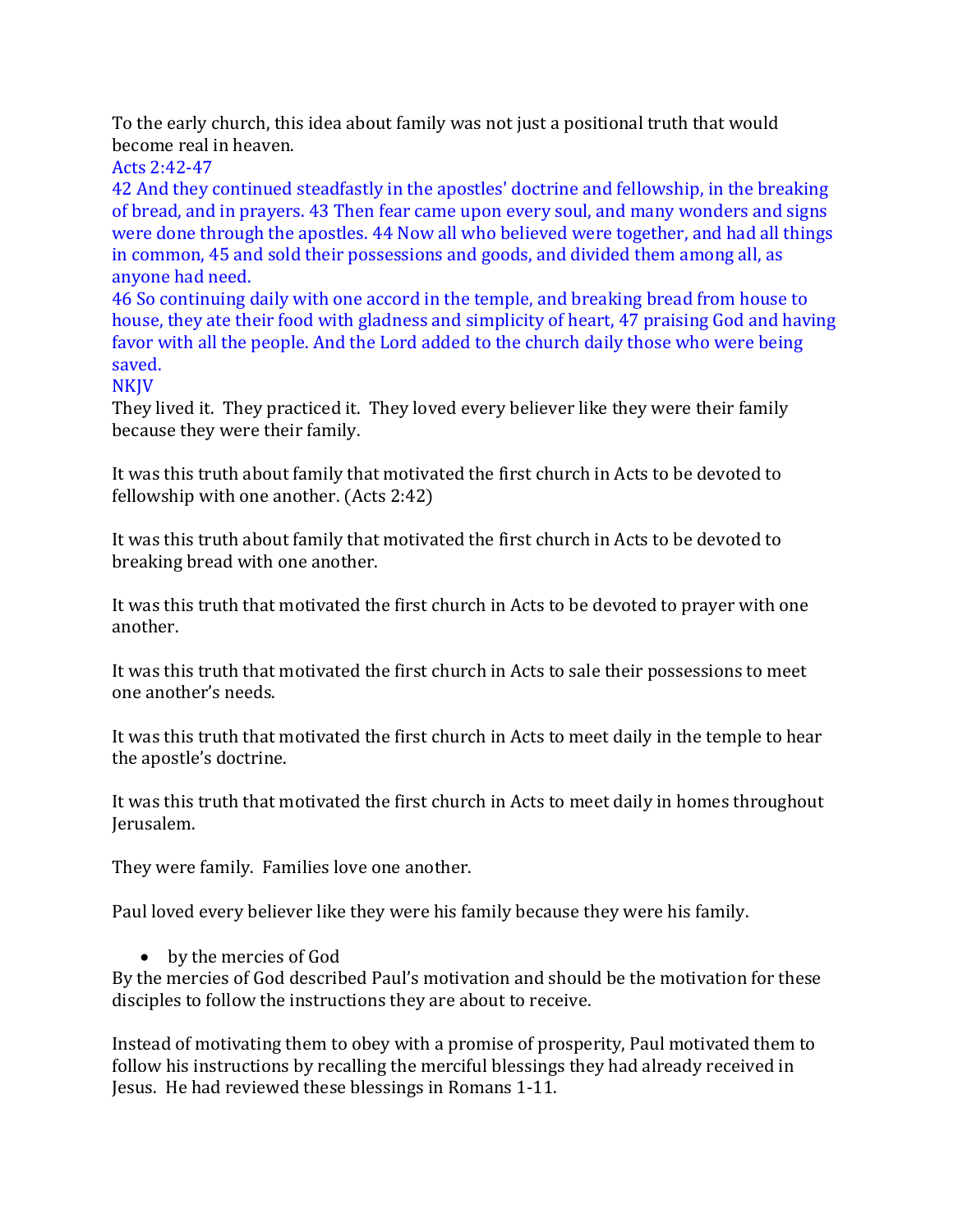• present your bodies

Paul then told his brethren what they needed to do to fulfill their calling as disciples of Jesus. He said present your bodies a living sacrifice, holy, acceptable to God.

Paul used the Jewish ceremonial law as a metaphor to teach his brethren how to live the Christian life.

In the OT law, the Jews were required to offer lambs as a sacrifice to atone for their sins. This sacrifice was made on the altar of God at the temple. The sacrifice being offered was devoted to God use and no other purpose. It was holy. To be holy means to be set apart exclusively for God's use.

Since Jesus had died and atoned for their sins, there was no longer a need for the disciples to sacrifice a lamb to atone for their sins. But to fulfill their calling as disciples of Jesus, Paul used this analogy to encourage the disciples to offer their bodies to God for God's use. In the same way that a lamb was set apart for God's use, set your bodies apart for God's use. Paul used the word body because by it they would understand that it meant their whole being.

To present was not a verb that meant one time for all time. This presentation was to be a normal practice for the disciples.

• a living sacrifice

In opposition to those dead sacrifices which they were in the habit of offering while in their Jewish state, Paul urges them to offer their bodies which are living sacrifices.

• holy, acceptable to God

The lamb offered not only was holy because it was set apart for God's use but it had to be holy in appearance. It had to be without any spot or blemish. Only animals that were without spot or blemish were acceptable to God.

While animals could be found without spot or blemish, where could you find people that were without spot or blemish and acceptable to God?

In Romans 1-11, Paul taught the disciples that when they received Jesus, they were justified by faith and not by works. Theirs sins were forgiven. Their spots and blemishes were removed. Because of Jesus, their bodies were holy and acceptable to God.

• your reasonable service

The word service is the word worship. Paul taught the disciples that the way to worship God was to present their bodies to Him.

Paul said the motivation for this living sacrifice is reasonable. The word reasonable means it makes sense.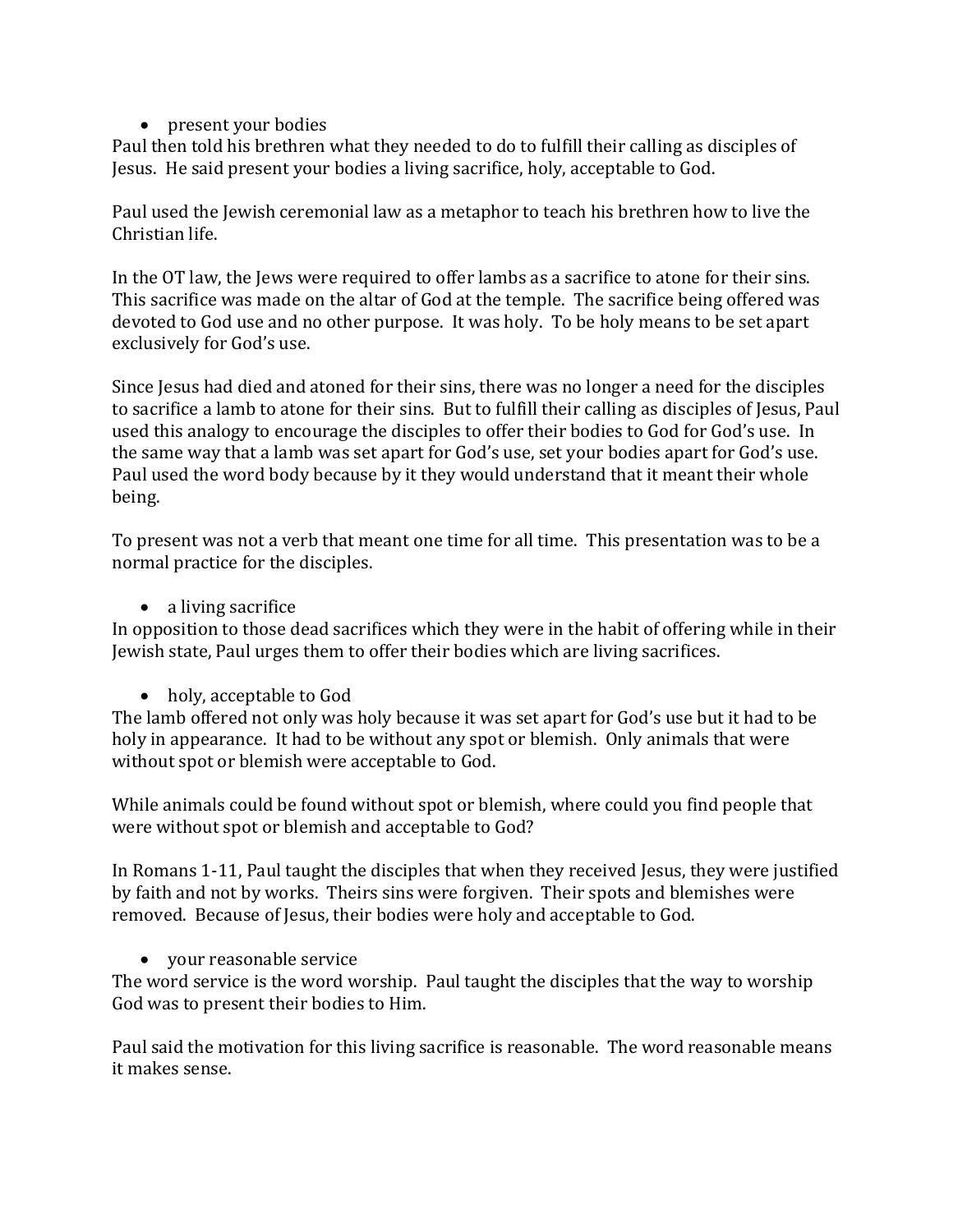And what made this sacrifice of their bodies reasonable was…

## Romans 12:1

12 I beseech you therefore, brethren, by the mercies of God, that you present your bodies a living sacrifice, holy, acceptable to God, which is your reasonable service.

Paul said that presenting their bodies a living sacrifice to God was a reasonable way to worship God because of the mercies of God.

Mercy means to extend compassion and forgiveness to someone who deserves judgment.

The mercy of God becomes meaningful to you if you believe you deserve God's judgment.

The bible contains a collection of stories about God's judgment for sin and sinners. (The Flood, the Passover, Snakes in the wilderness.)

The most terrifying story about God's judgment is the final judgment that will occur at the end of the world in Revelation 20:11-15.

What will it be like for all of us to see God?

Have you ever heard about something but when you personally saw it, it was much more impressive than what you had in your mind?

God is like that.

God is so impressive that if you see Him, you immediately see your need for His mercy. You are more than impressed. When you see God, you experience the fear of God. And by fear, I do not mean reverence or awe. I mean terror.

In the bible when people saw God they were terrified. They knew and felt a terrifying judgment was about to happen to them.

- 1. God said to Moses that no man can see my face and live. (Exodus 33:20)
- 2. Job was called the most righteous man on the earth. But when Job saw God, he abhorred himself and repented in dust in ashes. (Job 42:5-6).
- 3. Gideon saw an angel of God and thought he would be struck dead. (Judges 6:22-23).
- 4. The parents of Samson, Manoah and his wife saw an angel of God. Manoah said to his wife we will surely die because we have seen God. (Judges 13:22).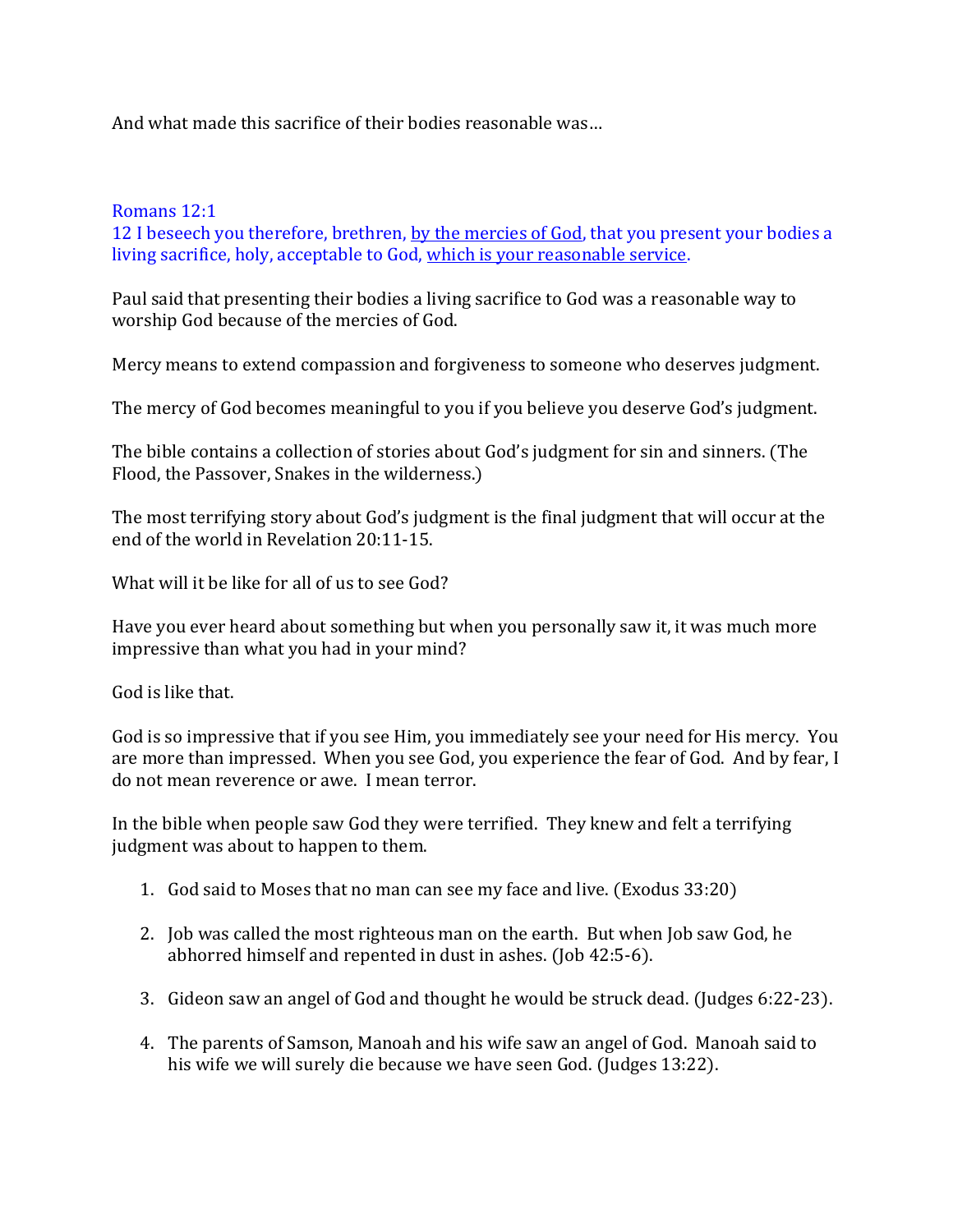- 5. Isaiah saw God and he was so overcome by feelings of terror he said he was ruined. (Isaiah 6).
- 6. Daniel saw God. He lost all the strength in his body and he fell face down on the ground. (Daniel 10:7-9).
- 7. While fishing, Peter became aware that Jesus was God. He fell at the feet of Jesus and said depart from me for I am a sinful man. (Luke 5:8).
- 8. Peter, James, and John saw Jesus transfigured into His glorified state and heard the voice of God the Father, they were terrified and fell with their face to the ground. (Matthew 17:6)
- 9. When soldiers came to arrest Jesus, when Jesus identified himself they drew back in fear and fell. (John 18:6)
- 10. When Jesus appeared to his disciples after he rose from the dead, they were terrified and frightened. (Luke 24:37)
- 11. When the apostle Paul saw the glorified Jesus for the first time on the road to Damascus he was terrified and fell down. (Acts 9:3-6).
- 12. When the apostle John saw Jesus glorified, he was terrified and fell down at his feet as a dead man. (Rev. 1:13).

In the bible, in both the old and new testament, both before and after Jesus died, when people saw God they were terrified. They feared God and saw their need for His mercy.

Their knowledge of God created within them a fear of God. By seeing God, they knew they deserved judgment.

This is what will occur at the final judgment when we all see God.